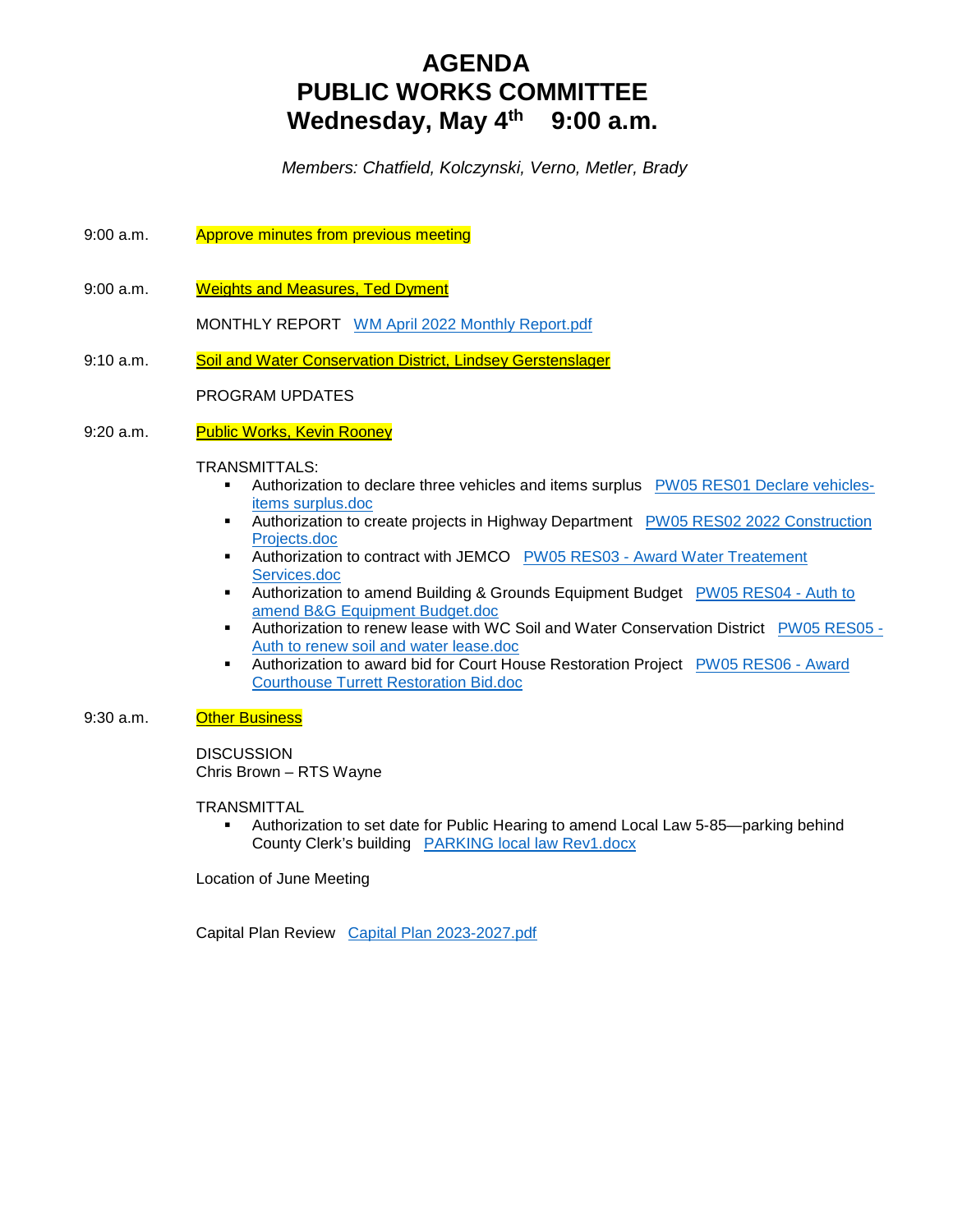#### **WAYNE COUNTY DEPARTMENT OF WEIGHTS MEASURES - CONSUMER AFFAIRS**



PUBLIC WORKS COMMITTEE MONTHLY REPORT **April 2022** 

Theodore Dyment<br>Director

#### **Monthly Device Inspection Test Results**

|                                | Total          | <b>Results of Initial Tests</b> |                     |      |         |                       |                | Total          | Incorrect<br><b>Visual</b> | No.<br><b>Devices</b> |
|--------------------------------|----------------|---------------------------------|---------------------|------|---------|-----------------------|----------------|----------------|----------------------------|-----------------------|
| Device Type                    | Devices        | Total                           | <b>Test Correct</b> |      |         | <b>Test Incorrect</b> |                | Rechecks       | Inspection                 | Not                   |
|                                |                | <b>Initial</b>                  | Correct             | 96   | Plus    | <b>Minus</b>          | Other          |                |                            | Tested                |
| <b>Computing Scale</b>         | 119            | 109                             | 98                  | 90%  | $\circ$ | 8                     | 3              | 10             | 4                          | o                     |
| Pre-Pack Scale                 | 29             | 28                              | 25                  | 89%  | $\circ$ | 1                     | $\overline{2}$ | 1              | 4                          | $\mathbf 0$           |
| <b>Customer Scale</b>          | 5              | 4                               | 3                   | 75%  | $\circ$ | 1                     | $\circ$        | 1              | $\overline{a}$             | $\circ$               |
| Vehicle Scale                  |                |                                 |                     |      |         |                       |                |                |                            |                       |
| Monorail Scale                 |                |                                 |                     |      |         |                       |                |                |                            |                       |
| <b>Prescription Scale</b>      |                |                                 |                     |      |         |                       |                |                |                            |                       |
| Hopper/Batch/Tank Scale        | $\overline{2}$ | $\overline{2}$                  | $\overline{2}$      | 100% | $\circ$ | $\circ$               | $\circ$        | $\Omega$       | o                          | $\circ$               |
| <b>Platform Scale</b>          | 11             | ٥                               | 6                   | 67%  | o       | $\overline{2}$        | 1              | $\overline{2}$ | 1                          | $\circ$               |
| Livestock Scale                |                |                                 |                     |      |         |                       |                |                |                            |                       |
| Miscellaneous Scale            | 14             | 13                              | 12                  | 92%  | $\circ$ | 1                     | $\circ$        | 1              | 1                          | $\circ$               |
| Petroleum Pump                 | 8              | 6                               | 4                   | 67%  | $\circ$ | $\circ$               | $\overline{2}$ | $\overline{2}$ | $\circ$                    | $\circ$               |
| Petroleum Meter VTM            |                |                                 |                     |      |         |                       |                |                |                            |                       |
| Meter Other                    |                |                                 |                     |      |         |                       |                |                |                            |                       |
| Rack Meter                     |                |                                 |                     |      |         |                       |                |                |                            |                       |
| <b>Liquid Measure</b>          |                |                                 |                     |      |         |                       |                |                |                            |                       |
| <b>Volumetric Measure</b>      |                |                                 |                     |      |         |                       |                |                |                            |                       |
| <b>Linear Measure</b>          |                |                                 |                     |      |         |                       |                |                |                            |                       |
| <b>Linear Measuring Device</b> |                |                                 |                     |      |         |                       |                |                |                            |                       |
| <b>Timing Device</b>           |                |                                 |                     |      |         |                       |                |                |                            |                       |
| Taximeter                      |                |                                 |                     |      |         |                       |                |                |                            |                       |
| Miscellaneous Device           |                |                                 |                     |      |         |                       |                |                |                            |                       |
| <b>LPG Meters</b>              |                |                                 |                     |      |         |                       |                |                |                            |                       |
| Non-Commercial Devices         | 14             | 14                              | 14                  | 100% | $\circ$ | o                     | $\circ$        | $\circ$        | $\mathbf 0$                | $\overline{0}$        |
| <b>Weights Pharmacy</b>        |                |                                 |                     |      |         |                       |                |                |                            |                       |
| <b>Weights Other</b>           | 21             | 21                              | 21                  | 100% | $\circ$ | ۰                     | $\circ$        | $\circ$        | $\circ$                    | $\circ$               |

#### **Package Checking**

|  |       |       | <b>I/O</b> Type Total in Lots Total Weighed | $#$ Lots | # Lots Failed |
|--|-------|-------|---------------------------------------------|----------|---------------|
|  | Audit | 2.273 | 450                                         |          |               |
|  | Audit |       |                                             |          |               |

**Samples Collected** 

| <b>The Company</b> |  |  |
|--------------------|--|--|
|                    |  |  |

Misc. Packages checked not reported, rough guess: 20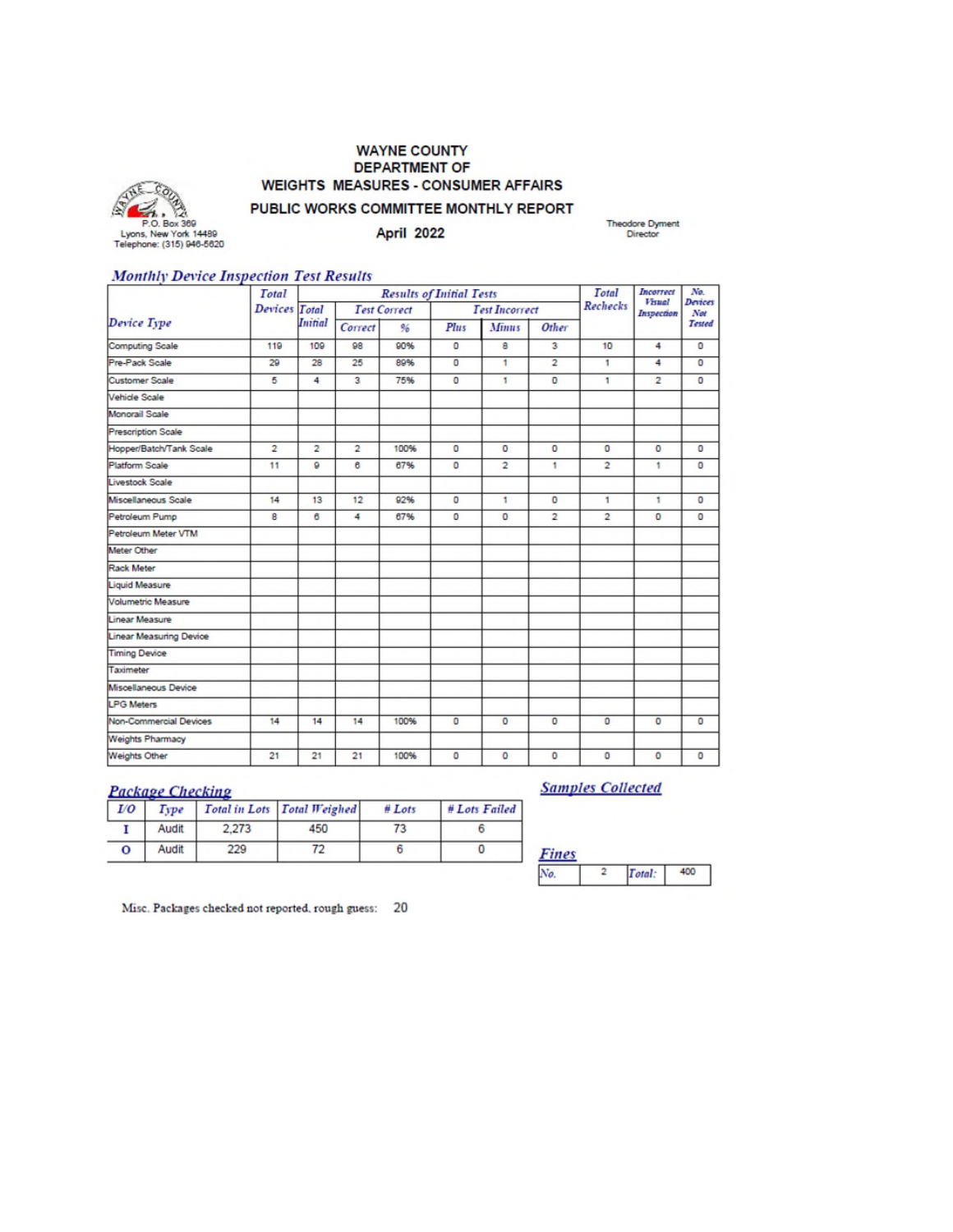# **WAYNE COUNTY DEPARTMENT OF WEIGHTS MEASURES - CONSUMER AFFAIRS**



## PUBLIC WORKS COMMITTEE MONTHLY REPORT

April 2022

Theodore Dyment<br>Director

#### **Scanner Pricing Acccuracy**

| Type of Inspection            | # of<br><b>Inspections</b> | $#$ Items<br>Checked | $#$ Over<br>Charges | $#$ Under<br>Charges | Not on File | #Insp<br>Failed | % Failed |
|-------------------------------|----------------------------|----------------------|---------------------|----------------------|-------------|-----------------|----------|
| Complaint - Individual Items  |                            |                      |                     |                      |             |                 |          |
| <b>Audit Inspections</b>      |                            |                      |                     |                      |             |                 |          |
| <b>Full Inspections</b>       |                            |                      |                     |                      |             |                 |          |
| Reinspections - Audit or Full |                            |                      |                     |                      |             |                 |          |

#### Establishment Vists: 25

2 civil penalties issued. No tare(s) taken. Notes:

2 complaints. Both resolved.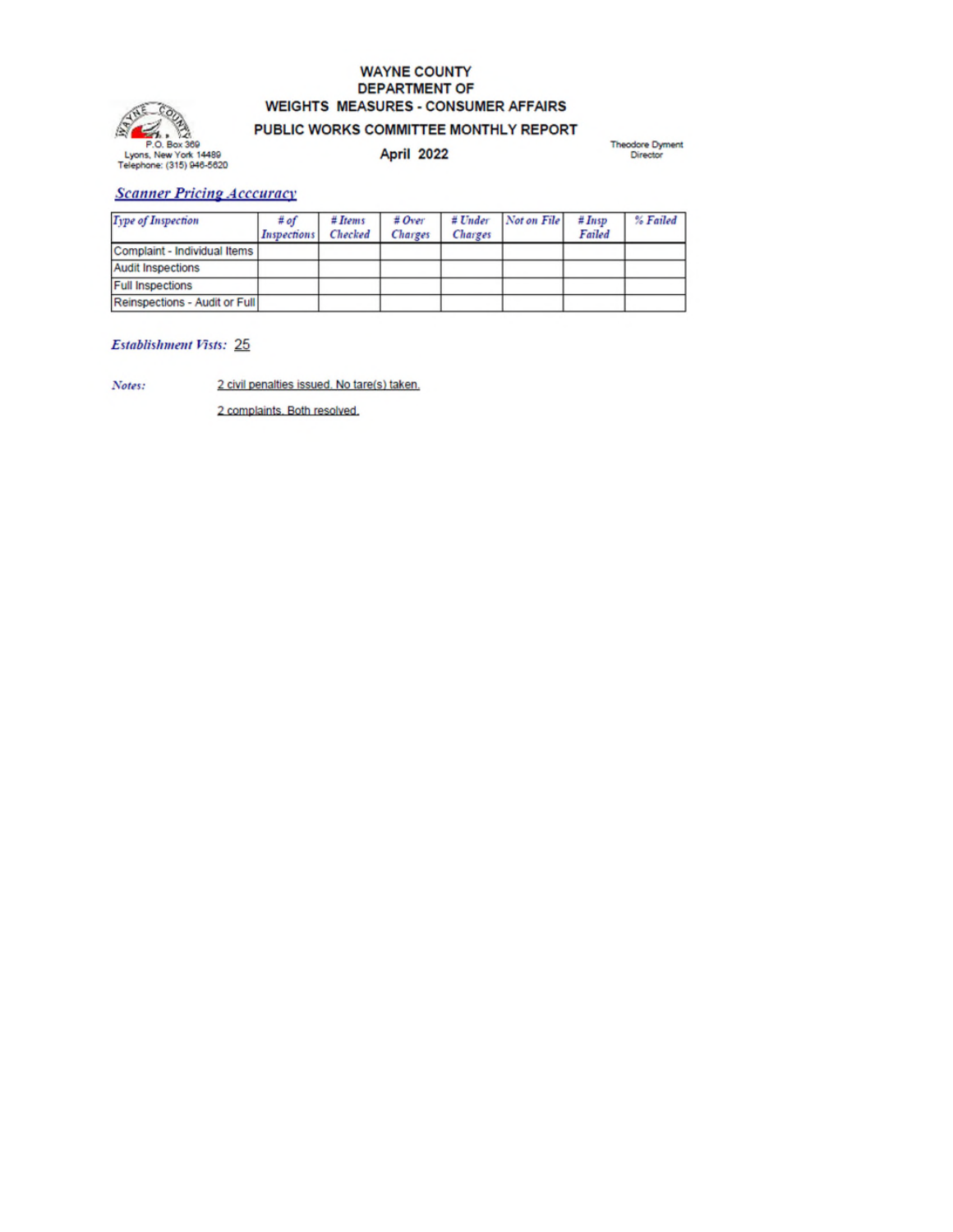Committee No. 3 Date: May 4, 2022 Committee Chair: Lynn Chatfield Department Head: Kevin

Rooney

#### **AUTHORIZATION TO DECLARE VEHICLES AND ITEMS SURPLUS IN THE PUBLIC WORKS DEPARTMENT**

WHEREAS, the Central Garage Department has the vehicles listed below that should be disposed of as noted:

| 2007 Chevrolet Malibu (SO)   | VIN 1G1ZS57F77F276863 | Auction |
|------------------------------|-----------------------|---------|
| 2008 Ford F150 Pickup (HW)_  | VIN 1FTRX14W08FA21544 | Auction |
| 2008 Ford F150 Pickup (CG) _ | VIN 1FTRX14W28FA21545 | Auction |

 And, the Parks Department has the following items that are no longer being used and should be disposed of:

> Old Playground Equipment (Swings seats, Spring toys, Seesaws) Auction 300 Gallon Tank w/ Pump Skid Unit Asset # 002318 Auction

Now, therefore be it

RESOLVED, that the vehicles listed above be sold at an upcoming public auction, in accordance with the County's Equipment Disposition policy

|              |  |  |  |  | Budgeted: yes ___ no___ Proposed Cost: ____ Reimbursed Amount ________ County cost_________                 |  |
|--------------|--|--|--|--|-------------------------------------------------------------------------------------------------------------|--|
|              |  |  |  |  | Departmental transfer \$__________________ from Account No. ________________ to Account No. _______________ |  |
|              |  |  |  |  |                                                                                                             |  |
|              |  |  |  |  |                                                                                                             |  |
|              |  |  |  |  |                                                                                                             |  |
|              |  |  |  |  | Standing Committee: Ayes ______ Nays ______ Date: ___________ Signature: ___________________________        |  |
|              |  |  |  |  |                                                                                                             |  |
| Referred to: |  |  |  |  |                                                                                                             |  |
|              |  |  |  |  | Committee: ______ Ayes ______ Nays ______ Date: ___________ Signature: ____________________________         |  |
|              |  |  |  |  | Committee: ______Ayes _______ Nays ________ Date: ___________Signature: ___________________________         |  |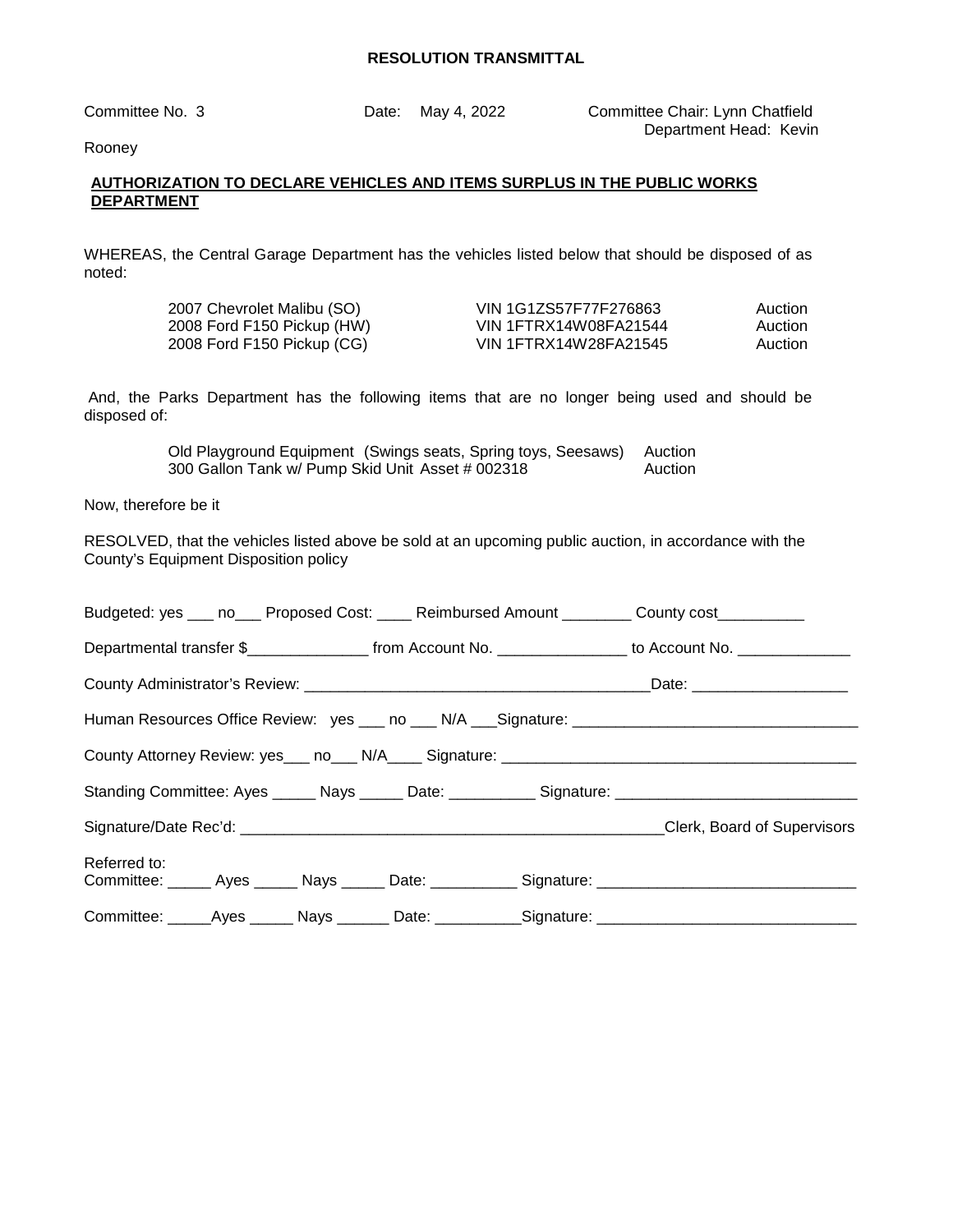| Committee No. 3 | Date: May 4, 2022 | Committee Chair: Lynn Chatfield   |
|-----------------|-------------------|-----------------------------------|
|                 |                   | Desember and Hamel Hardin Damarco |

Department Head: Kevin Rooney

#### **AUTHORIZATION TO CREATE PROJECTS IN THE HIGHWAY DEPARTMENT**

WHEREAS, in accordance with Section 115 of the Highway Law, the Superintendent of Public Works has prepared Project Statements for the proposed work for the following projects:

22-68 Wayne Center Road Paving Project \$ 90,000 And a supplemental project statement of proposed work for the following project: 22-60 Wayne Center Rose Rd Recycle Project \$195,000

22-61 Wayne Center Rose Rd Paving Project \$ 60,000

now, therefore, be it

'

RESOLVED, that the Project Statements prepared by the Superintendent of Public Works are hereby approved by the Board of Supervisors, and the Chairman of the Board and the Clerk of the Board are hereby authorized and directed to endorse such approval on the Project Statements; and be it further

RESOLVED, that the County Treasurer is hereby authorized and directed to create line items and transfer funds as listed below:

#### **D5112 Road Construction**

(Appropriations) \$345,000 from .52600 Highway Construction to the following Chips Projects: \$ 90,000 to .52670 22-68 Wayne Center Rd Paving Project \$195,000 to .52670 22-60 Wayne Center Rose Rd Recycle Project \$ 60,000 to .52670 22-61 Wayne Center Rose Rd Paving Project

|                                                                                                      |  |  |  |  | Budgeted: yes X no Lee Proposed Cost: \$345,000 Reimbursed Amount \$345,000 County Cost 0                   |
|------------------------------------------------------------------------------------------------------|--|--|--|--|-------------------------------------------------------------------------------------------------------------|
|                                                                                                      |  |  |  |  | Departmental transfer \$__________________ from Account No. ________________ to Account No. _______________ |
|                                                                                                      |  |  |  |  |                                                                                                             |
| Human Resources Office Review: yes ___ no ___ N/A ___ Signature: ___________________________________ |  |  |  |  |                                                                                                             |
|                                                                                                      |  |  |  |  | County Attorney Review: yes___ no___ N/A____ Signature: ________________________                            |
|                                                                                                      |  |  |  |  | Standing Committee: Ayes ______ Nays ______ Date: ___________ Signature: ___________________________        |
|                                                                                                      |  |  |  |  |                                                                                                             |
| Referred to:                                                                                         |  |  |  |  | Committee: ______ Ayes ______ Nays ______ Date: ___________ Signature: ____________________________         |
|                                                                                                      |  |  |  |  | Committee: ______Ayes _______ Nays ________ Date: ___________Signature: ___________________________         |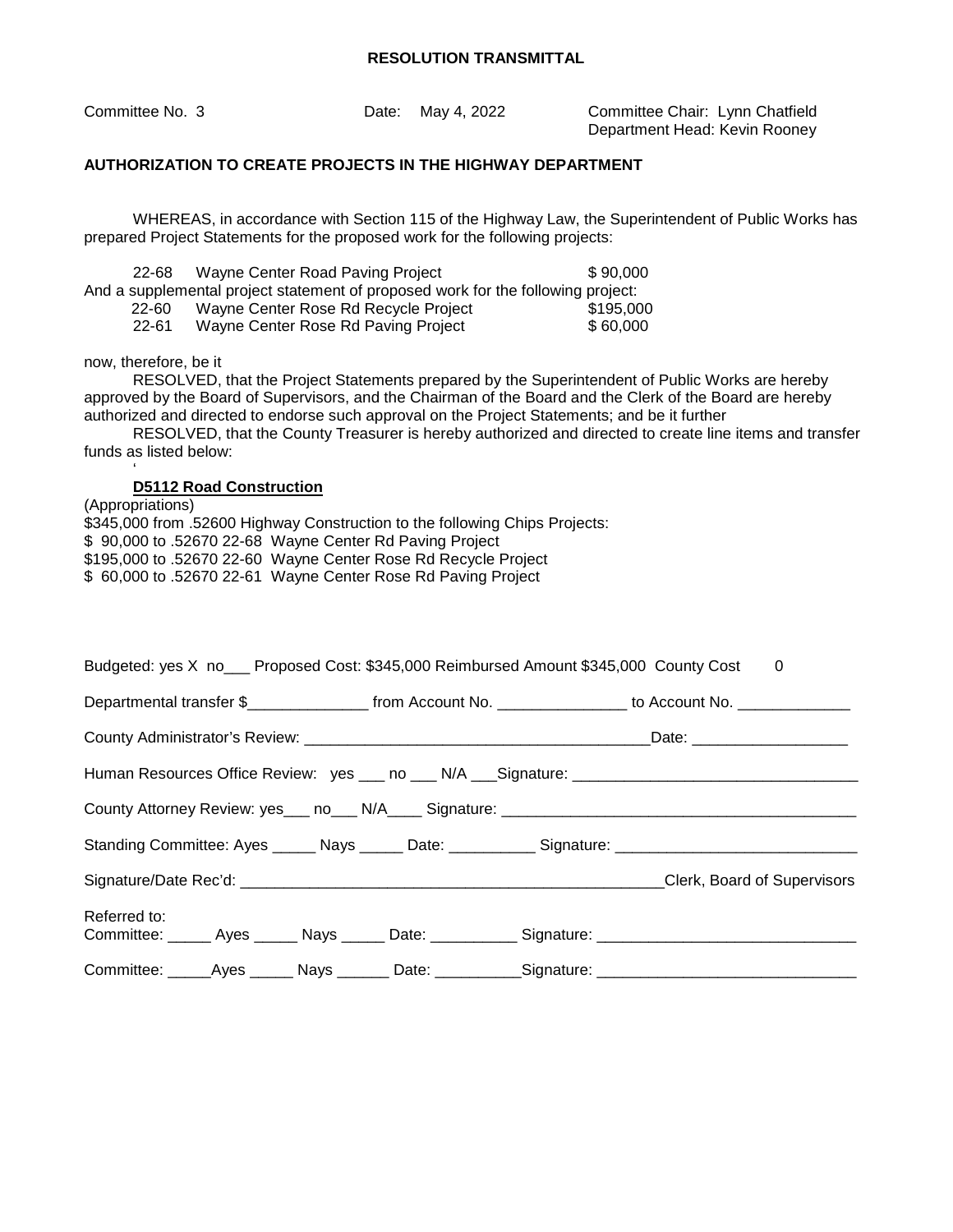Committee No. 3 Date: May 4, 2022 Committee Chair: Lynn Chatfield Department Head: Kevin Rooney

#### **AUTHORIZATION TO CONTRACT WITH JEMCO FOR WATER TREATMENT SERVICES FOR WAYNE COUNTY OWNED HVAC EQUIPMENT**

WHEREAS, Wayne County has multiple HVAC systems that require periodic testing and conditioning throughout the year to insure proper and efficient performance and to provide required Department of Health paperwork; and

WHEREAS, our current Water Treatment Service contract expired on April 30<sup>th</sup>; and

WHEREAS, the Wayne County Purchasing Agent has advertised the Request for Bids for said services; and

WHEREAS, the following bids were received on March 17<sup>th</sup> at 2:00 pm:

| Jemco Water Treatment Services  | \$35, 100.00 |
|---------------------------------|--------------|
| Purity Laboratories, Inc.       | \$147.136.00 |
| <b>Barclay Water Management</b> | \$62,023.16  |

WHEREAS, Jemco is the current vendor preforming these services and the Deputy Superintendent of Public Works has been satisfied with their prior performance; now, therefore be it

RESOLVED, that the Chairman of the Wayne County Board of Supervisors is hereby authorized and directed to execute a contract on behalf of the County of Wayne, subject to the County Attorney's approval as to form and content with JEMCO Water Treatment Services for water treatment services for a term of three years for a base price \$35,100.00 plus any additional services as listed in the agreement.

|              |  |  |  |  | Budgeted: yes _X_ no___ Proposed Cost: \$35,100 Reimbursed Amount ________ County cost \$35,100             |
|--------------|--|--|--|--|-------------------------------------------------------------------------------------------------------------|
|              |  |  |  |  | Departmental transfer \$__________________ from Account No. ________________ to Account No. _______________ |
|              |  |  |  |  |                                                                                                             |
|              |  |  |  |  |                                                                                                             |
|              |  |  |  |  |                                                                                                             |
|              |  |  |  |  |                                                                                                             |
|              |  |  |  |  |                                                                                                             |
| Referred to: |  |  |  |  |                                                                                                             |
|              |  |  |  |  | Committee: ______ Ayes ______ Nays ______ Date: ___________ Signature: ____________________________         |
|              |  |  |  |  | Committee: _____Ayes ______ Nays _______ Date: ___________Signature: ______________________________         |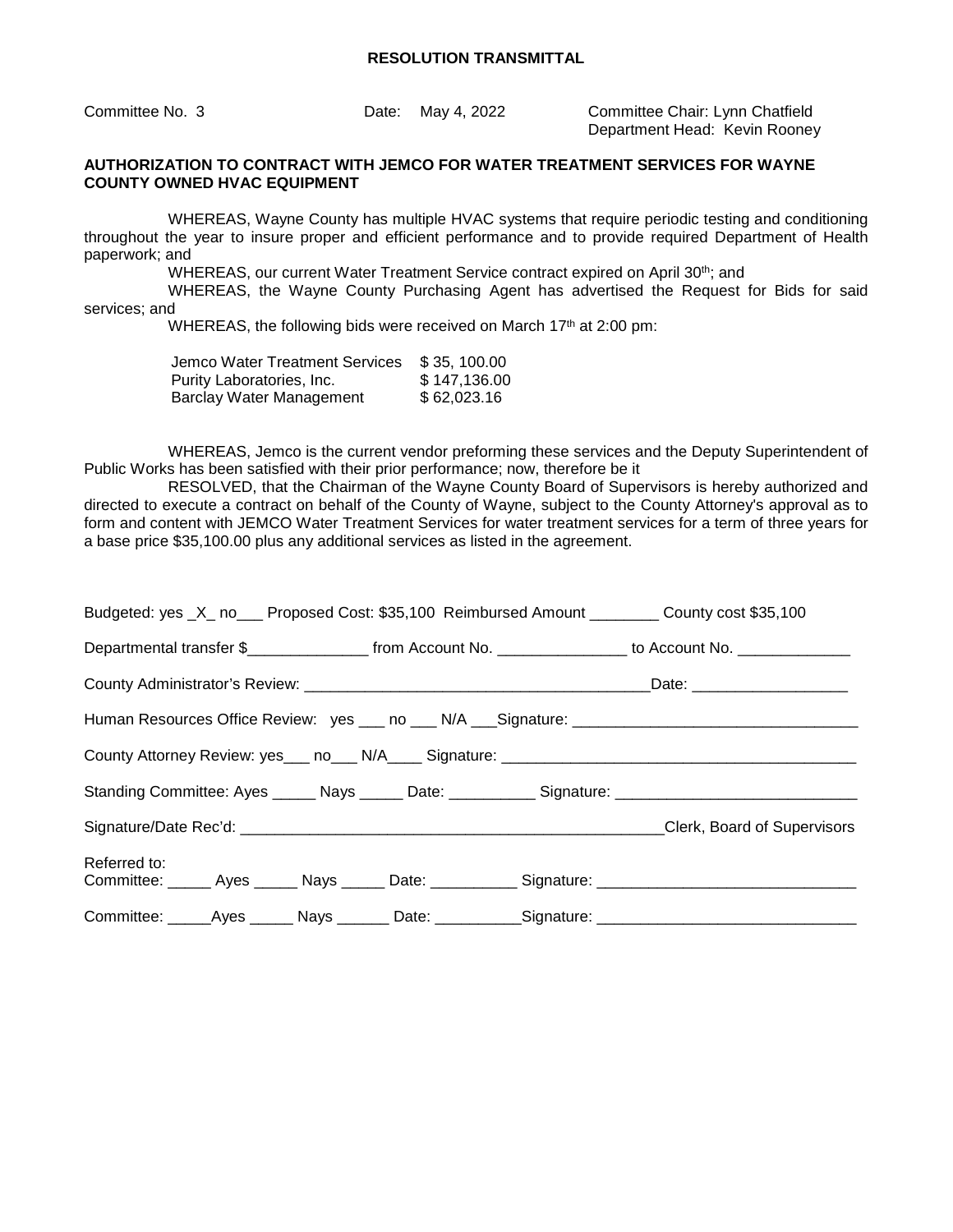| Committee No. 3                                                                                                                                                                                                                                                                                                                                                                                                                                                                                                                                                                                                                                                                                                                                                                                                            | Date: May 4, 2022           | Committee Chair: Lynn Chatfield<br>Department Head: Kevin Rooney |  |  |  |  |
|----------------------------------------------------------------------------------------------------------------------------------------------------------------------------------------------------------------------------------------------------------------------------------------------------------------------------------------------------------------------------------------------------------------------------------------------------------------------------------------------------------------------------------------------------------------------------------------------------------------------------------------------------------------------------------------------------------------------------------------------------------------------------------------------------------------------------|-----------------------------|------------------------------------------------------------------|--|--|--|--|
| <b>AUTHORIZATION TO AMEND BUILDINGS &amp; GROUNDS EQUIPMENT BUDGET</b>                                                                                                                                                                                                                                                                                                                                                                                                                                                                                                                                                                                                                                                                                                                                                     |                             |                                                                  |  |  |  |  |
| WHEREAS, the Buildings and Grounds 2022 equipment budget included the purchase of a pickup truck<br>with a plow; and<br>WHEREAS, the Deputy Superintendent of Publics Works budgeted \$38,000 for said purchase; and<br>WHEREAS, the Superintendent of Public Works has received mini-bids back from the NYS Vehicle<br>Marketplace with the low bid amount of \$49,122.96, and<br>WHEREAS, we have been seeing a significant increase in the cost of some vehicles over prior years; and<br>WHEREAS, the Deputy Superintendent of Public Works would still like to proceed with this vehicle<br>purchase and is requesting to increase the 2022 Buildings & Grounds equipment budget by \$11,123.00<br>now, therefore be it<br>RESOLVED, that the County Treasurer is authorized to make the following budget adjustment: |                             |                                                                  |  |  |  |  |
| <b>A1990 General Fund Contingencies</b><br>(Appropriations)<br>\$11,123.00<br>from                                                                                                                                                                                                                                                                                                                                                                                                                                                                                                                                                                                                                                                                                                                                         | .54000 Contractual Expenses |                                                                  |  |  |  |  |
| <b>A1615 Building &amp; Grounds</b><br>(Appropriations)<br>\$11,123<br>.00.<br>to                                                                                                                                                                                                                                                                                                                                                                                                                                                                                                                                                                                                                                                                                                                                          | .52300 Motor Vehicles       |                                                                  |  |  |  |  |
| Budgeted: yes _X_ no__ Proposed Cost: \$49,122.96 Reimbursed Amount                                                                                                                                                                                                                                                                                                                                                                                                                                                                                                                                                                                                                                                                                                                                                        |                             | County cost \$49,122.96                                          |  |  |  |  |
| Departmental transfer \$_________________ from Account No. _______________ to Account No. _______________                                                                                                                                                                                                                                                                                                                                                                                                                                                                                                                                                                                                                                                                                                                  |                             |                                                                  |  |  |  |  |
|                                                                                                                                                                                                                                                                                                                                                                                                                                                                                                                                                                                                                                                                                                                                                                                                                            |                             |                                                                  |  |  |  |  |
|                                                                                                                                                                                                                                                                                                                                                                                                                                                                                                                                                                                                                                                                                                                                                                                                                            |                             |                                                                  |  |  |  |  |
|                                                                                                                                                                                                                                                                                                                                                                                                                                                                                                                                                                                                                                                                                                                                                                                                                            |                             |                                                                  |  |  |  |  |
| Standing Committee: Ayes _____ Nays _____ Date: __________ Signature: _____________________________                                                                                                                                                                                                                                                                                                                                                                                                                                                                                                                                                                                                                                                                                                                        |                             |                                                                  |  |  |  |  |
|                                                                                                                                                                                                                                                                                                                                                                                                                                                                                                                                                                                                                                                                                                                                                                                                                            |                             |                                                                  |  |  |  |  |
| Referred to:                                                                                                                                                                                                                                                                                                                                                                                                                                                                                                                                                                                                                                                                                                                                                                                                               |                             |                                                                  |  |  |  |  |
| Committee: _____Ayes ______ Nays _______ Date: ___________Signature: ______________________________                                                                                                                                                                                                                                                                                                                                                                                                                                                                                                                                                                                                                                                                                                                        |                             |                                                                  |  |  |  |  |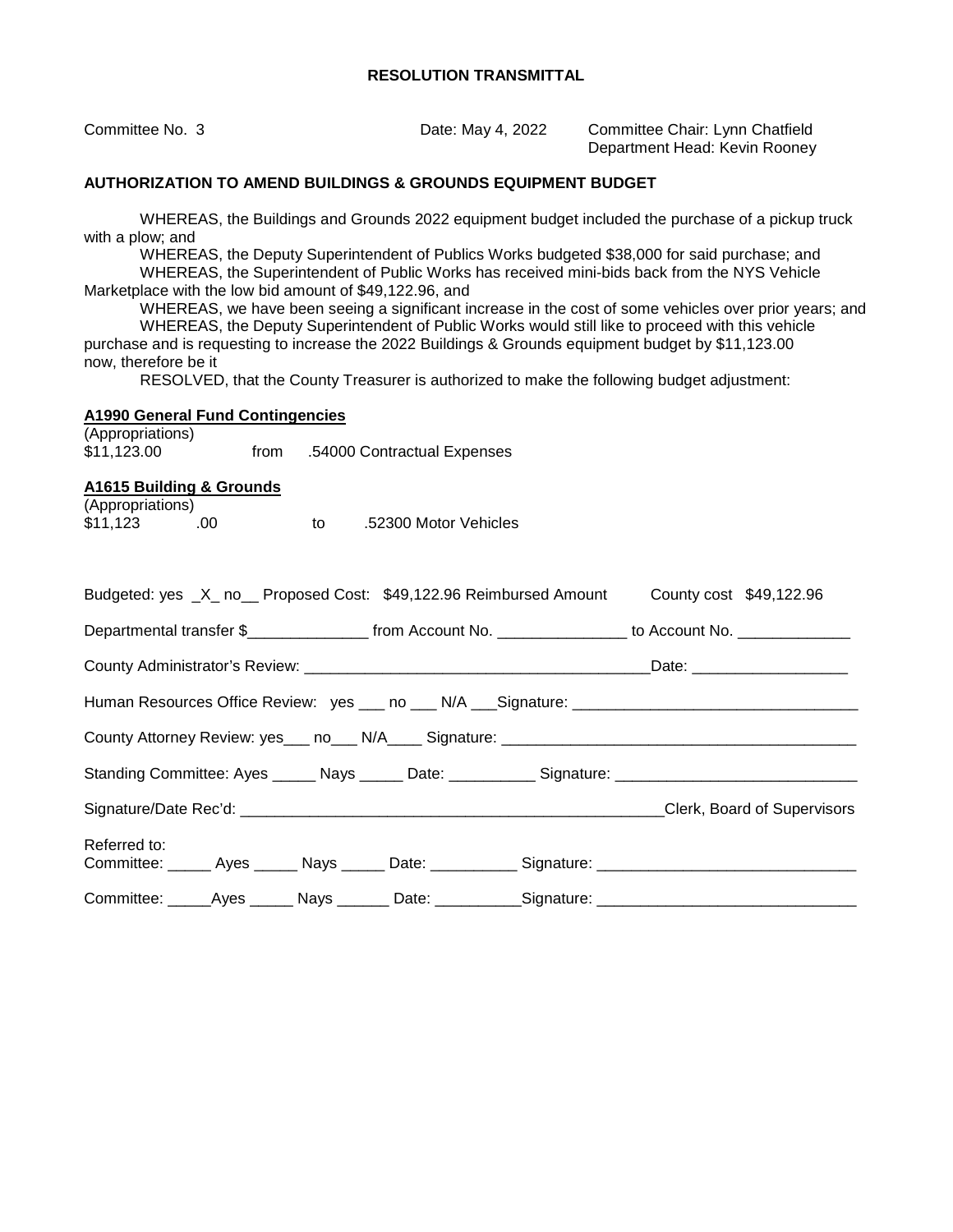Committee No. 3 Date: May 4, 2022 Committee Chair: Lynn Chatfield Department Head: Kevin Rooney

#### **AUTHORIZATION TO RENEW LEASE AGREEMENT WITH THE WAYNE COUNTY SOIL AND WATER CONSERVATION DISTRICT FOR OFFICE AND SHOP SPACE**

WHEREAS, in 2017 the Wayne County Soil and Water Conservation moved their operations into the old Buildings & Grounds office and shop building located at 7312 Route 31 in the Town of Lyons, and

WHEREAS, the Wayne County Soil and Water Conservation District has expressed interest in renewing its lease of this space at the same terms and conditions for an additional 5 years; and

WHEREAS, the Wayne County Soil & Water Conservation District lease is adjusted annually based on actual maintenance and repair costs from the prior year: now, therefore be it

 RESOLVED, that the Chairman of the Board of Supervisors is authorized to sign a lease agreement for an additional five (5) year term, subject to the County Attorney's approval as to form and content, with the Wayne County Soil and Water Conservation District effective January 1, 2022.

| Budgeted: yes _X_ no__ Proposed Cost: ___________ Reimbursed Amount ___________ County cost                 |  |  |
|-------------------------------------------------------------------------------------------------------------|--|--|
| Departmental transfer \$__________________ from Account No. ________________ to Account No. _______________ |  |  |
|                                                                                                             |  |  |
|                                                                                                             |  |  |
|                                                                                                             |  |  |
| Standing Committee: Ayes ______ Nays ______ Date: ___________ Signature: ___________________________        |  |  |
|                                                                                                             |  |  |
| Referred to:                                                                                                |  |  |
|                                                                                                             |  |  |
| Committee: ______Ayes _______ Nays ________ Date: ___________Signature: ___________________________         |  |  |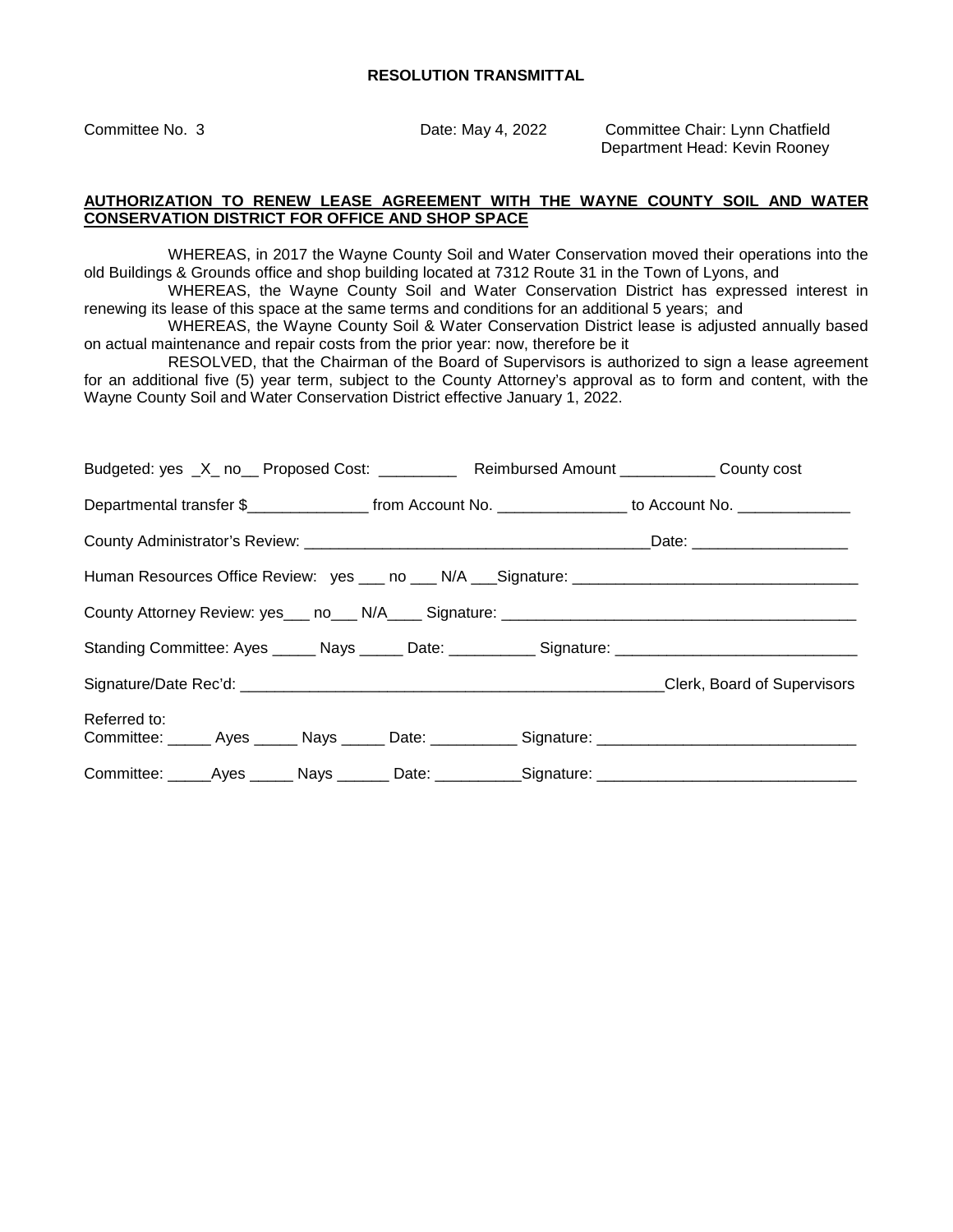Committee No. 3 Date: May 4, 2022 Committee Chair: Lynn Chatfield Department Head: Kevin Rooney

#### **AUTHORIZATION TO AWARD BID FOR COURT HOUSE TURRET RESTORATION PROJECT**

WHEREAS, Resolution 537-21 established the Court Hose Roof Repair project and placed \$175,000.00 of funding in a capital project account; and

WHEREAS, the Purchasing Agent has duly advertised for bid(s) for the Wayne County Courthouse Turret Restoration project located at 26 Church Street in Lyons, NY and the bids were opened on May 3, 2022 at 2:00 p.m. and the following bids were received:

;and

WHEREAS, C&S Engineering was selected for project Architectural and Engineering services to provide design, bid documents and construction administration for a fee of \$17,625.00; and

WHEREAS, it is anticipated that C&S Engineering will require an additional \$10,000 for abatement monitoring, and

WHEREAS, the total bid has come in over budget and additional funding will be needed to complete the repairs; and

WHEREAS, the Deputy Superintendent of Public Works also recommends carrying a project contingency amount of \$25,000.00 and

WHEREAS, due to the scope of work the contractors may be required to utilize a subcontractor to fulfill his/her responsibility under the contract; and

WHEREAS, the Deputy Superintendent of Public Works has review the bid(s) and recommends awarding the contract to XXXXXXXXXXX for a cost of  $\frac{8}{2}$ XXX,XXX.00; now, therefore be it

RESOLVED, that the Chairman of the Wayne County Board of Supervisors is hereby authorized and directed to execute a contract on behalf of the County of Wayne, subject to the County Attorney's approval as to form and content, with XXXXXXXXXX for the Courthouse Turret Restoration Project for a total base contract cost of \$XX, XXX.00; and be it further

RESOLVED: that the Wayne County Board of Supervisors authorizes the use of subcontractors if needed on this project; and be it further;

RESOLVED, that the Wayne County Board of Supervisors hereby authorizes the Superintendent of Public Works to approve individual change orders that increase the project cost that is within the budgeted amount for said project, and be it further;

RESOLVED, that the County Treasurer is authorized to transfer \$xx,xxx.00 from the Unassigned General Fund Balance, and be it further

RESOLVED, that the County Treasurer is authorized to make the following budget adjustments:

#### **A9950 Transfer to Capital Fund Projects**

(Appropriations) \$ xx,xxx to 52780 Building Repairs (B1ROF) – County Court House Roof)

#### **H1924 Roofs – Various Buildings**   $(D_{\text{e}})(\text{e}^{n} \cdot \text{e}^{n})$

| <u>(INGVUINGS)</u>                                                                                         |  |  |  |                                                                                                     |                                                                                                                          |  |  |
|------------------------------------------------------------------------------------------------------------|--|--|--|-----------------------------------------------------------------------------------------------------|--------------------------------------------------------------------------------------------------------------------------|--|--|
|                                                                                                            |  |  |  |                                                                                                     |                                                                                                                          |  |  |
| (Appropriations)                                                                                           |  |  |  |                                                                                                     |                                                                                                                          |  |  |
|                                                                                                            |  |  |  | \$ xx,xxx to 52000 Equipment & Other Cap Outlay (B1ROF) - County Court House Roof)                  |                                                                                                                          |  |  |
|                                                                                                            |  |  |  |                                                                                                     | Budgeted: yes _X__ no__ Proposed Cost: \$__ <mark>XXX</mark> _____ Reimbursed Amount _____ County cost <mark>_XXX</mark> |  |  |
| Departmental transfer \$__________________ from Account No. ________________ to Account No. ______________ |  |  |  |                                                                                                     |                                                                                                                          |  |  |
|                                                                                                            |  |  |  |                                                                                                     |                                                                                                                          |  |  |
|                                                                                                            |  |  |  |                                                                                                     | Human Resources Office Review: yes ___ no ___ N/A ___Signature: ___________________________________                      |  |  |
|                                                                                                            |  |  |  |                                                                                                     |                                                                                                                          |  |  |
|                                                                                                            |  |  |  | Standing Committee: Ayes ______ Nays ______ Date: ___________ Signature: __________________________ |                                                                                                                          |  |  |
|                                                                                                            |  |  |  |                                                                                                     | Clerk, Board of Supervisors                                                                                              |  |  |
| Referred to:                                                                                               |  |  |  |                                                                                                     |                                                                                                                          |  |  |
|                                                                                                            |  |  |  |                                                                                                     | Committee: _____ Ayes _____ Nays _____ Date: __________ Signature: ________________________________                      |  |  |
|                                                                                                            |  |  |  | Committee: _____Ayes _____ Nays ______ Date: __________Signature: ______________                    |                                                                                                                          |  |  |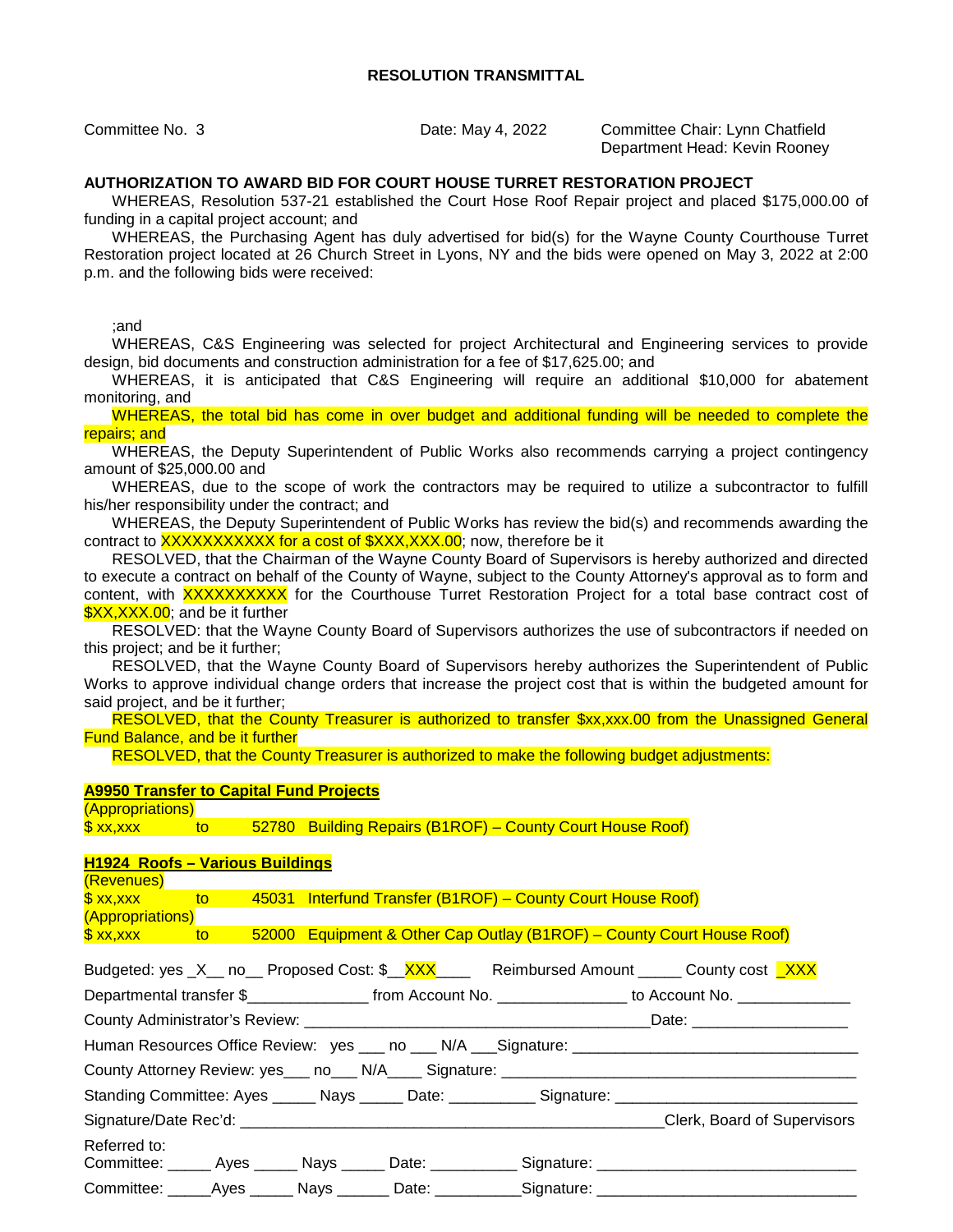Committee No. 3 Committee Chair: Chatfield Date:  $4/6/22$  And  $4/6/22$  Department Head: Liseno

#### **TITLE: AUTHORIZATION TO SET DATE FOR PUBLIC HEARING TO AMEND LOCAL LAW NO. 5-85**

#### **Local Law No. \_\_ 2022**

A local law designating a reserved parking area on county-owned land adjacent to and on the southside of the County Office Building located at 9 Pearl Street, Lyons, New York, adopting regulations governing parking in such area and prescribing penalties for violations of such regulations, pursuant to subdivision 11 of Section 215 of the County Law.

BE IT ENACTED BY THE BOARD OF SUPERVISORS OF THE COUNTY OW WAYNE, as follows:

Section 1. The following words, when used in this local law shall have the meanings respectively ascribed to them in this section, except in those instances where the context clearly indicated otherwise:

- (a) "Vehicle" means every device in, upon, or by which any person or property is or may be transported or drawn upon a highway.
- (b) "Person" means every natural person, corporation, association, or organization.
- (c) "Park" means the standing of a vehicle, whether occupied or not, other than temporarily for the purpose of and while actually engaged in loading or unloading merchandise or passengers.
- (d) "County Office Building" means the Wayne County Office Building located at 9 Pearl Street in Lyons, New York.
- (e) "Sheriff" means the Sheriff of the County of Wayne.
- (f) "Handicapped Person" means any person operating a vehicle displaying a special municipal parking permit or a vehicle registered in accordance with Section 404-a of the Vehicle and Traffic Law and being used for the transportation of a handicapped person.
- (g) "Reserved Parking Area" means the county-owned land immediately south of and adjacent to the County Office Building.
- (h) "Owner" means any person, corporation, partnership, firm, agency, association, lessor, or organization who at the time of the issuance of a notice of violation:
	- (1) is the beneficial or equitable owner of such vehicle; or
	- (2) has title to such vehicle; or
	- (3) is the registrant or co-registrant of such vehicle which is registered with the Department of Motor Vehicles of this State of any other state, territory, district, providence, nation of other judiciary; of
	- (4) uses such vehicle in its vehicle renting and/or leasing business; or
	- (5) is an owner of such vehicle as defined by Section 128 of the Vehicle and Traffic Law or subdivision (a) of Section 2102 of the Vehicle and Traffic Law.

Section 2. The county-owned land immediately adjacent to the County Office Building is hereby designed as a reserved parking area for the following designated persons:



Section 3.

- (a) No person shall park a vehicle in the reserved parking area except those persons for whom parking spaces are reserved as designated in Section 2 of the local law.
- (b) No person, for whom a parking space is reserved, as designated in Section 2 of this local law, shall park a vehicle in the reserved parking area in any space other than a parking space which is marked "reserved" for such person.
- (c) No undesignated vehicle shall be parked in the reserved parking area between the hours of 12:00 midnight and 6:00 a.m.

Section 4. It shall be the duty of the Sheriff to enforce the provisions of this local law.